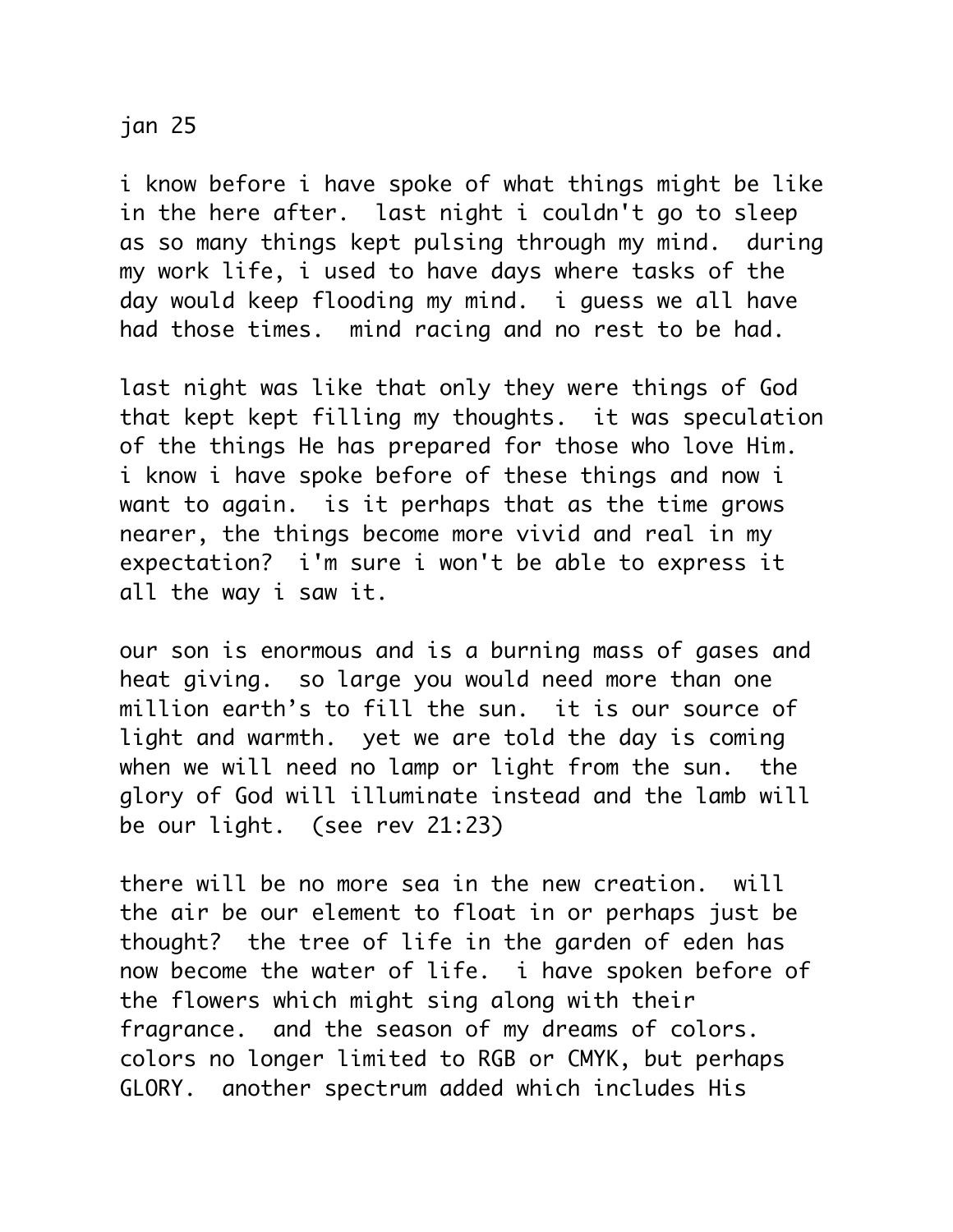## essence?

we know our Lord told us there would be no more marriage. does that mean we will not know or recognize those precious to us now? i think they will be cherished more than ever. we will all be dwelling in God and we know God is love. that perfect, yet incomprehensible love.

perhaps most will think these things idle speculations. the word says: "eye has not seen, nor ear heard, nor have entered into the heart of man the things which God has prepared for those who love Him." 1 cor 2:9 but the next verse says: "but God has revealed them to us through His Spirit".

my musings are definitely not inspired like the word of God is. it was uniquely given for us to learn and grow. they certainly are inspiring, however. especially to me.

what will it be like when we are in His realm. a place where knowledge and wisdom is unlimited and imaginative creation is unlimited. in a place where time is no longer our most cherished commodity, what might it be instead? i suggest it will be revelations. revelations of Him and His wisdom.

king david once said, "one thing i have desired of the Lord, that will i seek: that i may dwell in the house of the Lord all the days of my life, to behold the beauty of the Lord, and to inquire in His temple". psa 27:4